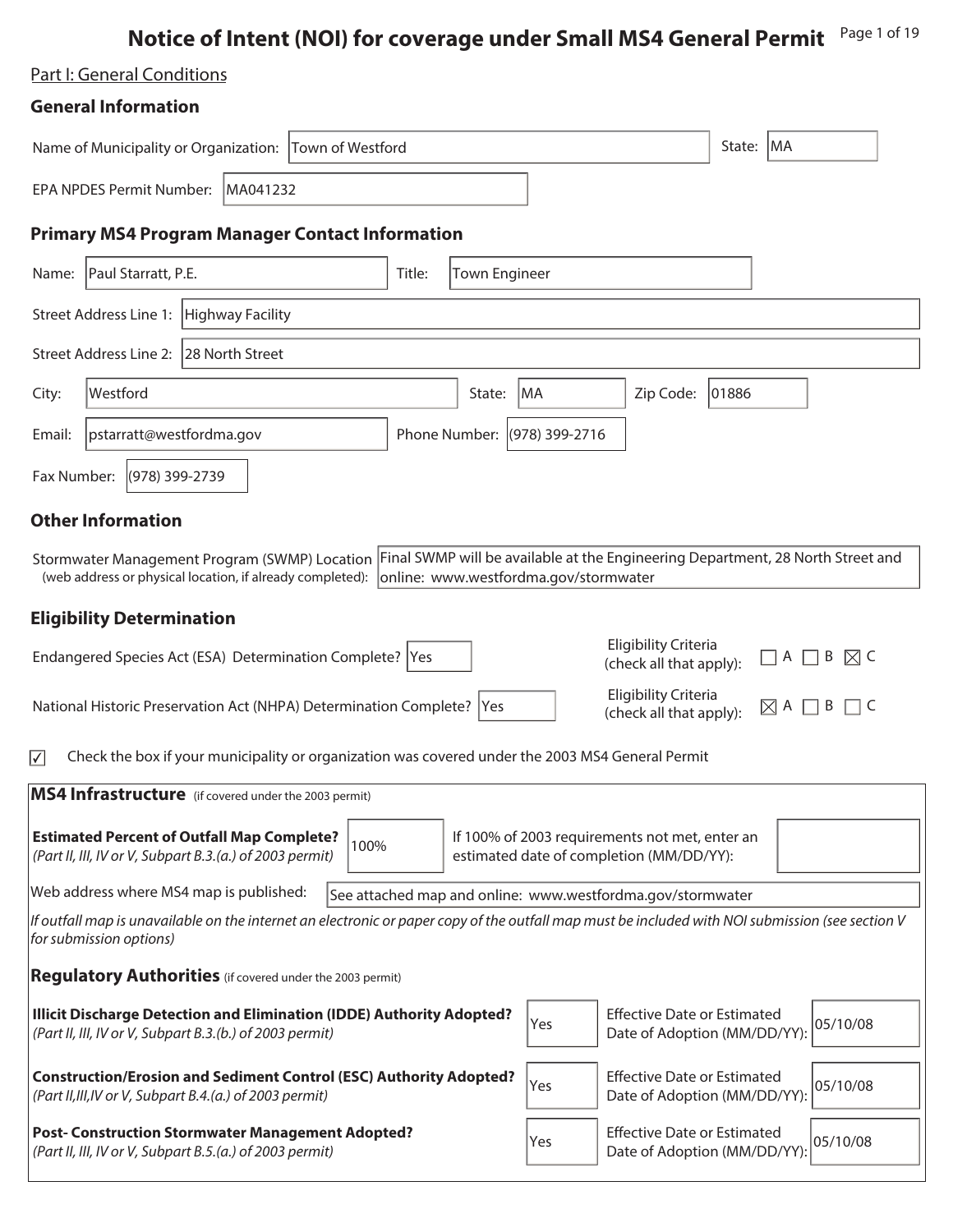#### Town of Westford **Notice of Intent (NOI) for coverage under Small MS4 General Permit**

#### Part II: Summary of Receiving Waters

Please list the waterbody segments to which your MS4 discharges. For each waterbody segment, please report the number of outfalls discharging into it and, if applicable, any impairments.

Massachusetts list of impaired waters: Massachusetts 2014 List of Impaired Waters- http://www.mass.gov/eea/docs/dep/water/resources/07v5/14list2.pdf

Check off relevant pollutants for discharges to impaired waterbodies (see above 303(d) lists) without an approved TMDL in accordance with Section 2.2.2a of the permit. List any other pollutants in the last column, if applicable.

| Waterbody segment that receives flow from the MS4 | Number of<br>outfalls into<br>receiving water<br>segment | Chloride | Chlorophyll-a | Dissolved Oxygen/<br>Saturation<br>$\mathsf{S}$ | Nitrogen | PAH<br>Oil & Grease/ | Phosphorus | Solids/TSS/<br>Turbidity | E. coli | Enterococcus | Other pollutant(s) causing impairments            |
|---------------------------------------------------|----------------------------------------------------------|----------|---------------|-------------------------------------------------|----------|----------------------|------------|--------------------------|---------|--------------|---------------------------------------------------|
| Beaver Brook Tributary/Wetland (MA84B-02)         | 11                                                       |          |               | $\boxtimes$                                     |          |                      |            | $\boxtimes$              |         |              | Fecal coliform, Low pH                            |
| <b>Blue Brook Direct Discharge</b>                | $\mathbf{1}$                                             |          |               |                                                 |          |                      |            |                          |         |              |                                                   |
| <b>Boutwell Brook Tributary/Wetland</b>           | 12                                                       |          |               |                                                 |          |                      |            |                          |         |              |                                                   |
| <b>Butter Brook Direct Discharge</b>              | $\overline{2}$                                           |          |               |                                                 |          |                      |            |                          |         |              |                                                   |
| <b>Butter Brook Tributary/Wetland</b>             | 11                                                       |          |               |                                                 |          |                      |            |                          |         |              |                                                   |
| Coldspring Brook Direct Discharge                 | 6                                                        |          |               |                                                 |          |                      |            |                          |         |              |                                                   |
| Coldspring Brook Tributary/Wetland                | $\overline{4}$                                           |          |               |                                                 |          |                      |            |                          |         |              |                                                   |
| Flushing Pond Direct Discharge                    | $\mathbf{1}$                                             |          |               |                                                 |          |                      |            |                          |         |              |                                                   |
| Forge Pond Direct Discharge (MA84015)             | $\mathbf{1}$                                             |          |               |                                                 |          |                      |            |                          |         |              | Non-Native Aquatic Plants, Mercury in Fish Tissue |
| Forge Pond Tributary/Wetland (MA84015)            | 3                                                        |          |               |                                                 |          |                      |            |                          |         |              | Non-Native Aquatic Plants, Mercury in Fish Tissue |
| Gilson Brook Pond Tributary/Wetland               | $\mathbf{1}$                                             |          |               |                                                 |          |                      |            |                          |         |              |                                                   |
| Gilson Brook Direct Discharge                     | $\overline{4}$                                           |          |               |                                                 |          |                      |            |                          |         |              |                                                   |
| Gilson Brook Tributary/Wetland                    | $\overline{2}$                                           |          |               |                                                 |          |                      |            |                          |         |              |                                                   |
| Greystone Pond Tributary/Wetland                  | $\mathbf{1}$                                             |          |               |                                                 |          |                      |            |                          |         |              |                                                   |
| Keyes Pond Direct Discharge                       | 3                                                        |          |               |                                                 |          |                      |            |                          |         |              |                                                   |
| Long Sought For Pond Direct Discharge             | $\mathbf{1}$                                             |          |               |                                                 |          |                      |            |                          |         |              |                                                   |
| Long Sought For Pond Tributary/Wetland            | $\mathbf{1}$                                             |          |               |                                                 |          |                      |            |                          |         |              |                                                   |
| Nabnasset Lake Tributary/Wetland (MA84044)        | 11                                                       |          |               |                                                 |          |                      |            |                          |         |              | Non-Native Aquatic Plants, Mercury in Fish Tissue |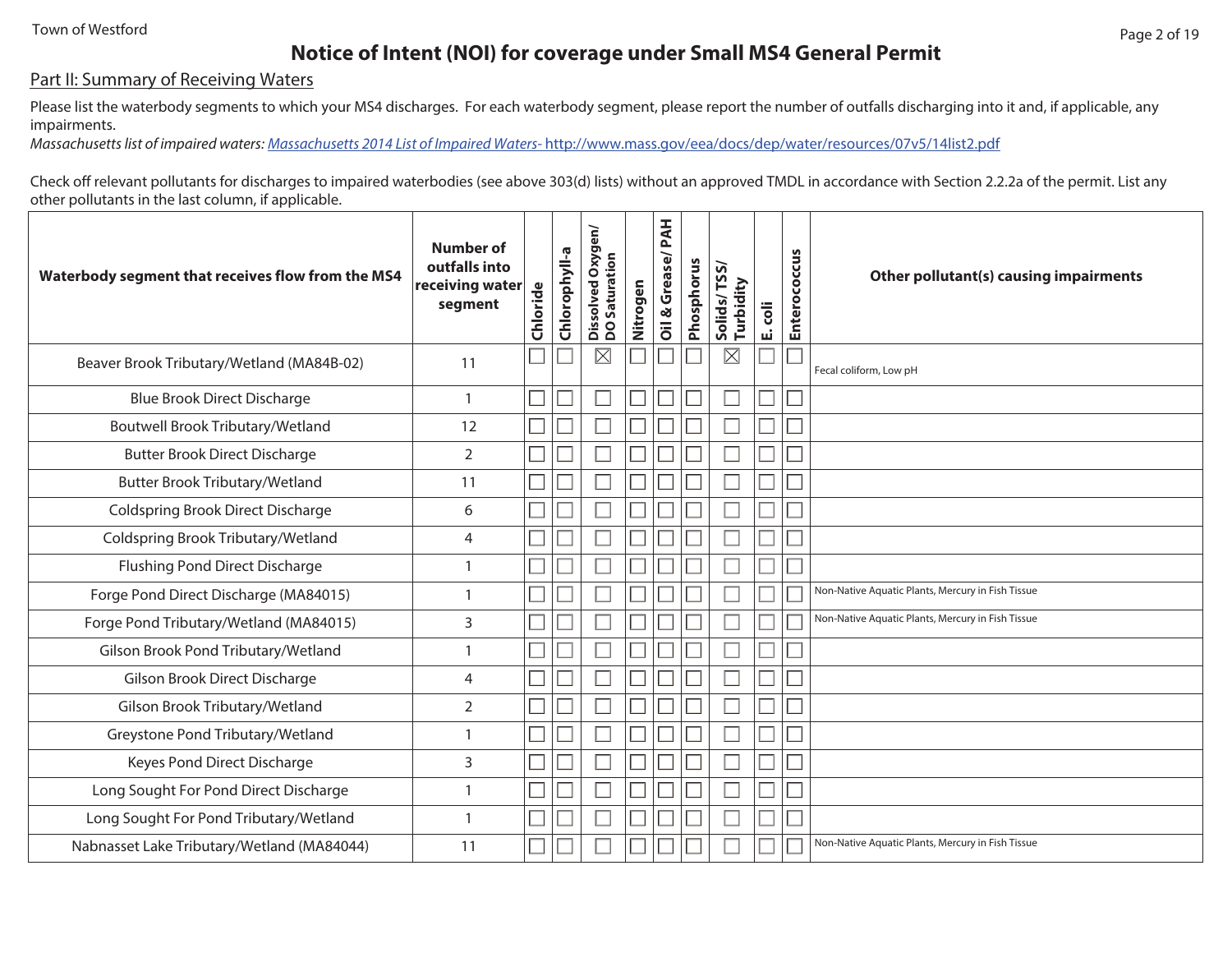| Town of Westford                                                                          |                                                          |          |               |                                    |          |                      |            |                          |             |              | Page 3 of 19                                             |
|-------------------------------------------------------------------------------------------|----------------------------------------------------------|----------|---------------|------------------------------------|----------|----------------------|------------|--------------------------|-------------|--------------|----------------------------------------------------------|
| Waterbody segment that receives flow from the MS4                                         | Number of<br>outfalls into<br>receiving water<br>segment | Chloride | Chlorophyll-a | Dissolved Oxygen/<br>DO Saturation | Nitrogen | PAH<br>Oil & Grease/ | Phosphorus | Solids/TSS/<br>Turbidity | E. coli     | Enterococcus | Other pollutant(s) causing impairments                   |
| Nashoba Brook Tributary/Wetland (MA82B-14)                                                | $\overline{2}$                                           |          |               |                                    |          |                      |            |                          |             |              | Low Flow Alterations, Fishes Bioassessments              |
| Nonset Brook Tributary/Wetland                                                            | 6                                                        |          |               |                                    |          |                      |            |                          |             |              |                                                          |
| Pond Brook Direct Discharge                                                               | $\mathbf{1}$                                             |          |               |                                    |          |                      |            |                          |             |              |                                                          |
| Pond Brook Tributary/Wetland                                                              | 3                                                        |          |               | $\Box$                             |          |                      |            |                          |             |              |                                                          |
| Reed Brook Direct Discharge (MA84B-08)                                                    | $\mathbf{1}$                                             |          |               | Г                                  |          |                      |            |                          |             |              |                                                          |
| Reed Brook Tributary/Wetland (MA84B-08)                                                   | 8                                                        |          |               | $\Box$                             |          |                      |            |                          |             |              |                                                          |
| Snake Meadow Brook Direct Discharge                                                       | $\mathbf{1}$                                             |          |               | $\Box$                             |          |                      |            |                          |             |              |                                                          |
| Snake Meadow Brook Tributary/Wetland                                                      | 3                                                        |          |               |                                    |          |                      |            |                          |             |              |                                                          |
| Stony Brook Direct Discharge (MA84B-03)                                                   | 5                                                        |          |               | Г                                  |          |                      |            | $\boxtimes$              |             |              | Aquatic Macroinvertebrate Bioassessments, Fecal Coliform |
| Stony Brook Tributary/Wetland (MA84B-03)                                                  | 9                                                        |          |               |                                    |          |                      |            | $\boxtimes$              |             |              | Aquatic Macroinvertebrate Bioassessments, Fecal Coliform |
| Tadmuck Brook Tributary/Wetland (MA84B-07)                                                | 14                                                       |          |               | $\Box$                             |          |                      |            | □                        | $\boxtimes$ |              |                                                          |
| Tadmuck Swamp Tributary/Wetland                                                           | $\mathbf{1}$                                             |          |               | Г                                  |          |                      |            |                          |             |              |                                                          |
| Vine Brook Tributary/Wetland                                                              | 6                                                        |          |               | $\Box$                             |          |                      |            |                          |             |              |                                                          |
| Bridge Meadow Brook (MA84A-34) (outside of Westford<br>town boundaries) Tributary/Wetland | $\overline{7}$                                           |          |               |                                    |          |                      |            |                          |             |              |                                                          |
| Fiske Street Pond (outside of Westford town boundaries)<br>Tributary/Wetland              | $\mathbf{1}$                                             |          |               |                                    |          |                      |            | ∃                        | ┐           |              |                                                          |
| Isolated Wetland off of Buckboard Drive                                                   | $\mathbf{1}$                                             |          |               |                                    |          |                      |            |                          | $\Box$      |              |                                                          |
| Isolated Wetland off of Christy Lane                                                      | $\mathbf{1}$                                             |          |               | $\Box$                             |          |                      |            |                          |             |              |                                                          |
| Isolated Wetland off of Dana Drive                                                        | $\overline{2}$                                           |          |               | $\Box$                             |          |                      |            |                          |             |              |                                                          |
| Isolated Wetland off of Groton Road                                                       | $\mathbf{1}$                                             |          |               | $\Box$                             |          |                      |            |                          |             |              |                                                          |
| Isolated Wetland off of Hemlock Road                                                      | $\mathbf{1}$                                             |          |               | $\Box$                             |          |                      |            |                          | I           |              |                                                          |
| Isolated Wetland off of Lakeside Terrace                                                  | $\mathbf{1}$                                             |          |               | $\Box$                             |          |                      |            |                          |             |              |                                                          |
| Isolated Wetland off of Sawmill Road                                                      | 3                                                        |          |               |                                    |          |                      |            |                          |             |              |                                                          |
| <b>Outside Receiving Water</b>                                                            | 459                                                      |          |               |                                    |          |                      |            |                          |             |              |                                                          |

Page 3 of 19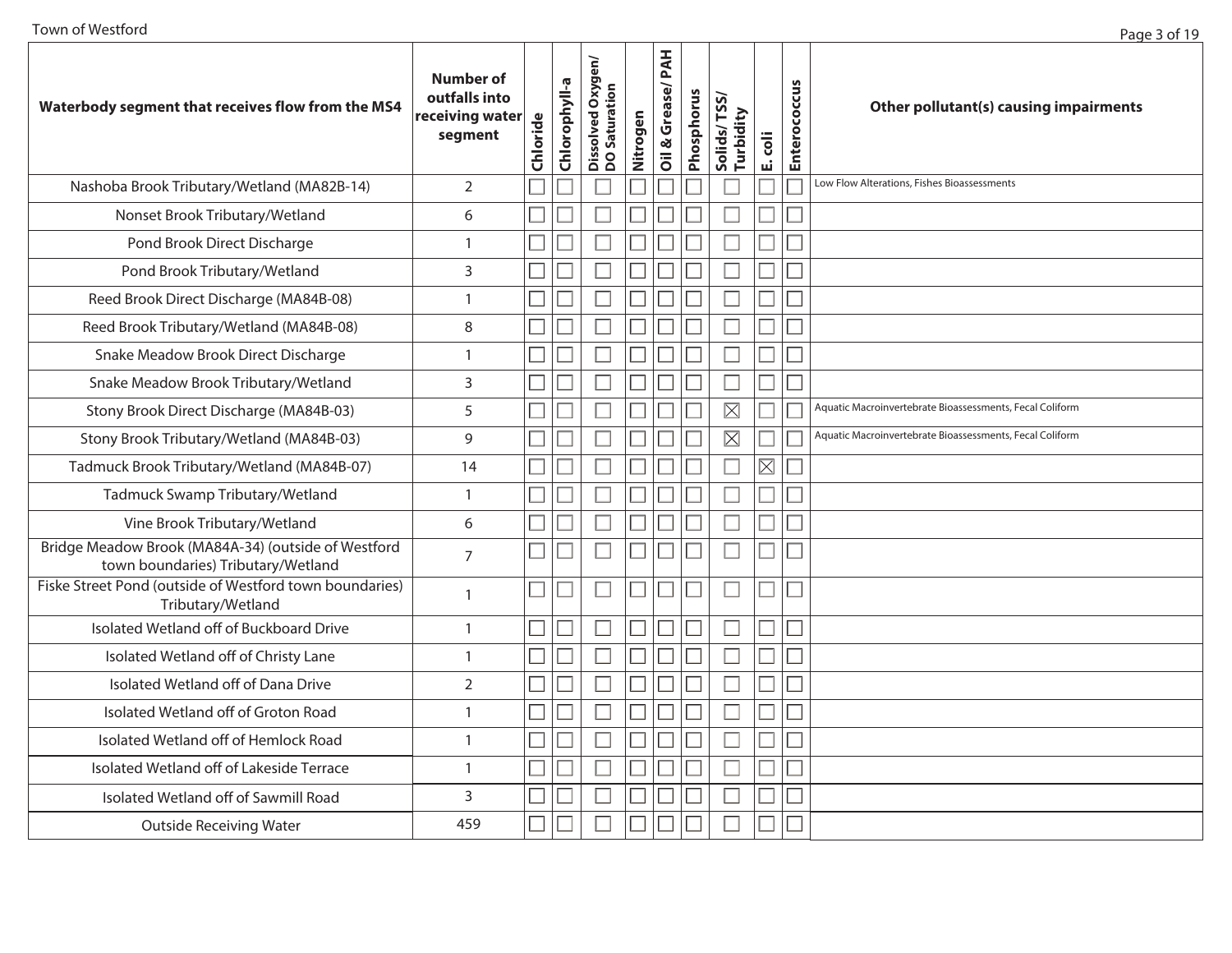#### Part III: Stormwater Management Program Summary

Identify the Best Management Practices (BMPs) that will be employed to address each of the six Minimum Control Measures (MCMS). For municipalities/organizations whose MS4 discharges into a receiving water with an approved Total Maximum Daily Load (TMDL) and applicable waste load allocation (WLA), identify any additional BMPs employed to specifically support the achievement of the WLA in the TMDL section at the end of Part III.

For each MCM, list each existing or proposed BMP by category and provide a brief description, responsible parties/departments,measurable goals, and the year the BMP will be employed (public education and outreach BMPs also require a target audience).

### MCM 1: Public Education and Outreach

| <b>BMPID</b> | <b>BMP</b><br><b>Media/Category</b>                                                                   | <b>BMP Description</b>                                                                                                                                                                                                                                                                 | <b>Targeted</b><br><b>Audience</b>                                     | Responsible<br>Department/<br><b>Parties</b> | <b>Measurable Goal</b>                                                                        | <b>Beginning Year</b><br>of BMP<br>Implementation |
|--------------|-------------------------------------------------------------------------------------------------------|----------------------------------------------------------------------------------------------------------------------------------------------------------------------------------------------------------------------------------------------------------------------------------------|------------------------------------------------------------------------|----------------------------------------------|-----------------------------------------------------------------------------------------------|---------------------------------------------------|
| 1A           | Multi-media<br>methods (including<br>web, direct mail,<br>and print materials<br>at public buildings) | Education and outreach on<br>stormwater management<br>topics of significance in<br>Westford (including proper<br>pet waste management,<br>proper use of pesticides and<br>fertilizers).<br><b>Educational topics will</b><br>include but are not limited to<br>those in Part 2.3.2.d.i | Residents                                                              | Engineering<br>Department                    | Distribute a<br>minimum of two (2)<br>educational<br>messages spaced at<br>least a year apart | 2018 (PY1)                                        |
| 1B           | Multi-media<br>methods (including<br>web and direct<br>mail)                                          | Education and outreach on<br>stormwater management<br>topics of significance in<br>Westford (including proper<br>lawn maintenance, parking<br>lot sweeping). Educational<br>topics will include but are<br>not limited to those in Part<br>2.3.2.d.ii                                  | Businesses,<br>Institutions,<br>and<br>Commercial<br><b>Facilities</b> | Engineering<br>Department                    | Distribute a<br>minimum of two (2)<br>educational<br>messages spaced at<br>least a year apart | 2019 (PY2)                                        |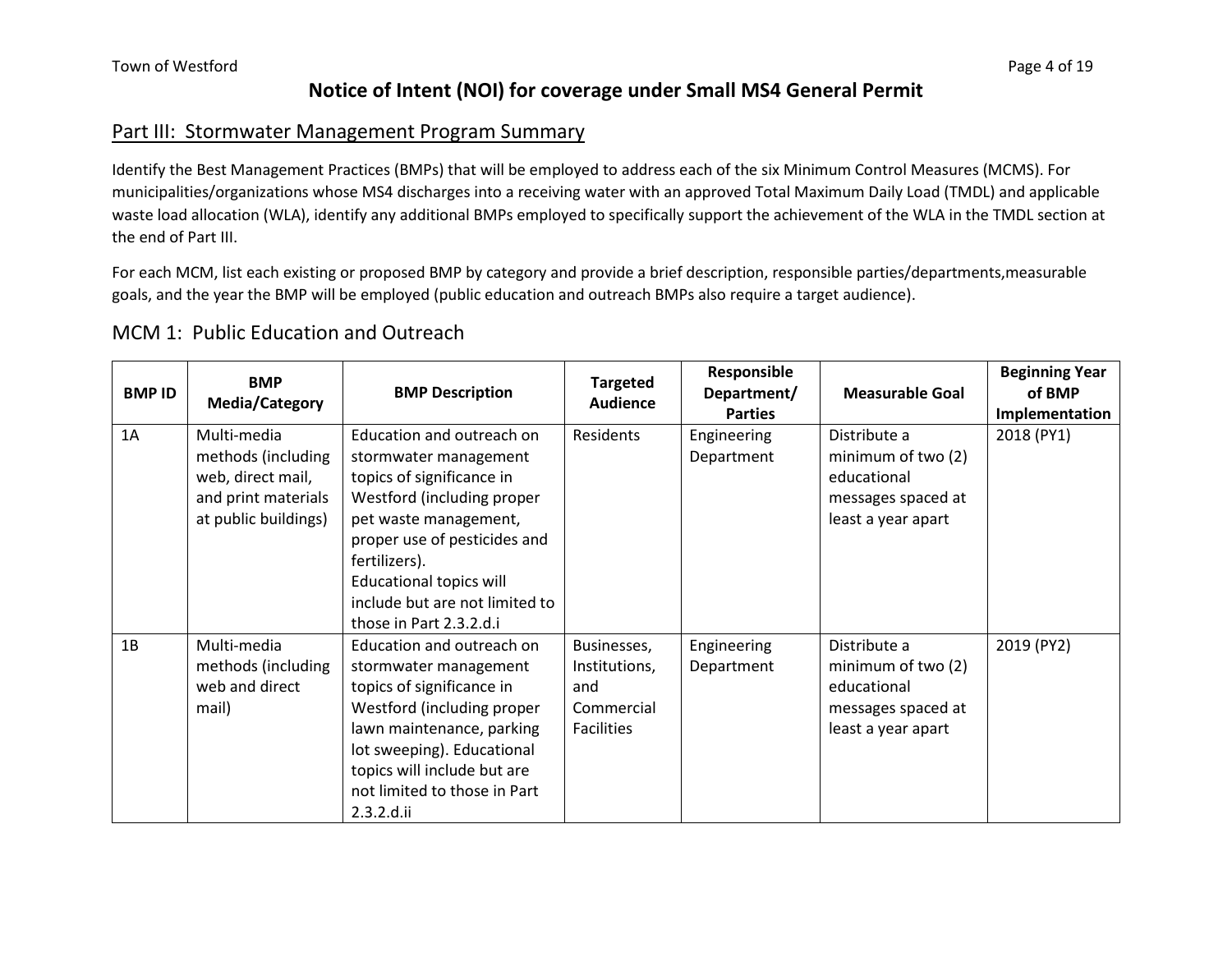| <b>BMPID</b>   | <b>BMP</b><br><b>Media/Category</b>                                             | <b>BMP Description</b>                                                                                                                                                                                                                                                                             | <b>Targeted</b><br><b>Audience</b>  | Responsible<br>Department/<br><b>Parties</b> | <b>Measurable Goal</b>                                                                        | <b>Beginning Year</b><br>of BMP<br>Implementation |
|----------------|---------------------------------------------------------------------------------|----------------------------------------------------------------------------------------------------------------------------------------------------------------------------------------------------------------------------------------------------------------------------------------------------|-------------------------------------|----------------------------------------------|-----------------------------------------------------------------------------------------------|---------------------------------------------------|
| 1 <sup>C</sup> | Multi-media<br>methods (including<br>web and permit<br>application<br>guidance) | Education and outreach on<br>stormwater management<br>topics of significance in<br>Westford (including proper<br>erosion and sedimentation<br>control, permit<br>requirements, and design<br>standards). Educational<br>topics will include but are<br>not limited to those in Part<br>2.3.2.d.iii | <b>Developers</b><br>(Construction) | Planning/<br>Conservation                    | Distribute a<br>minimum of two (2)<br>educational<br>messages spaced at<br>least a year apart | 2018 (PY1)                                        |
| 1D             | Multi-media<br>methods (including<br>web and direct<br>mail)                    | Education and outreach on<br>stormwater management<br>topics of significance in<br>Westford (including pollution<br>prevention, illicit discharges,<br>Multi-Sector General<br>Permit). Educational topics<br>will include but are not<br>limited to those in Part<br>2.3.2.d.iv                   | Industrial<br><b>Facilities</b>     | Engineering<br>Department                    | Distribute a<br>minimum of two (2)<br>educational<br>messages spaced at<br>least a year apart | 2019 (PY2)                                        |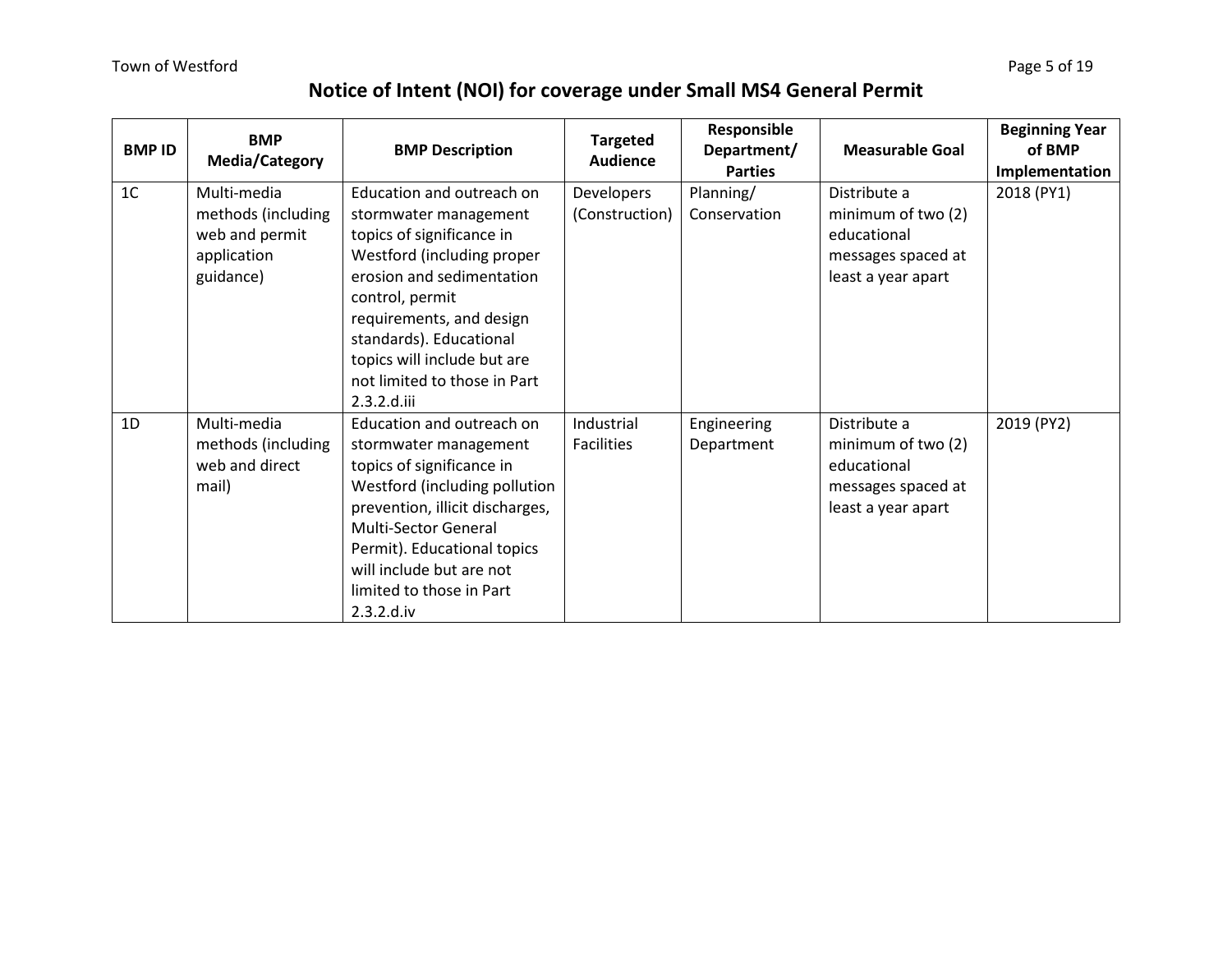## Part III: Stormwater Management Program Summary

### MCM 2: Public Involvement and Participation

| <b>BMPID</b> | <b>BMP Category</b>     | <b>BMP Description</b>                                                                                                                                                                                                                                               | Responsible<br>Department/<br><b>Parties</b> | <b>Measurable Goal</b>                                                                                               | <b>Beginning Year</b><br>of BMP<br>Implementation |
|--------------|-------------------------|----------------------------------------------------------------------------------------------------------------------------------------------------------------------------------------------------------------------------------------------------------------------|----------------------------------------------|----------------------------------------------------------------------------------------------------------------------|---------------------------------------------------|
| 2A           | <b>Public Review</b>    | SWMP Review (Plan and reports<br>available on web and at public<br>meetings)                                                                                                                                                                                         | Engineering<br>Department                    | Annually provide the public with<br>an opportunity to participate in<br>the review and implementation<br>of the SWMP | 2018 (PY1)                                        |
| 2B           | Public<br>Participation | Provide opportunities for public<br>involvement and participation in<br>Westford's stormwater program<br>(including clean up events and<br>outreach to school-aged children).<br>Specific activities, schedule, and<br>lead departments are included in<br>the SWMP. | Engineering<br>Department                    | Ongoing opportunities available<br>to the public                                                                     | 2018 (PY1)                                        |
| 2C           | Public                  | <b>Continue Stormwater Advisory</b>                                                                                                                                                                                                                                  | Engineering                                  | Stormwater Advisory Group will                                                                                       | 2018 (PY1)                                        |
|              | Participation           | Group                                                                                                                                                                                                                                                                | Department                                   | meet as needed                                                                                                       |                                                   |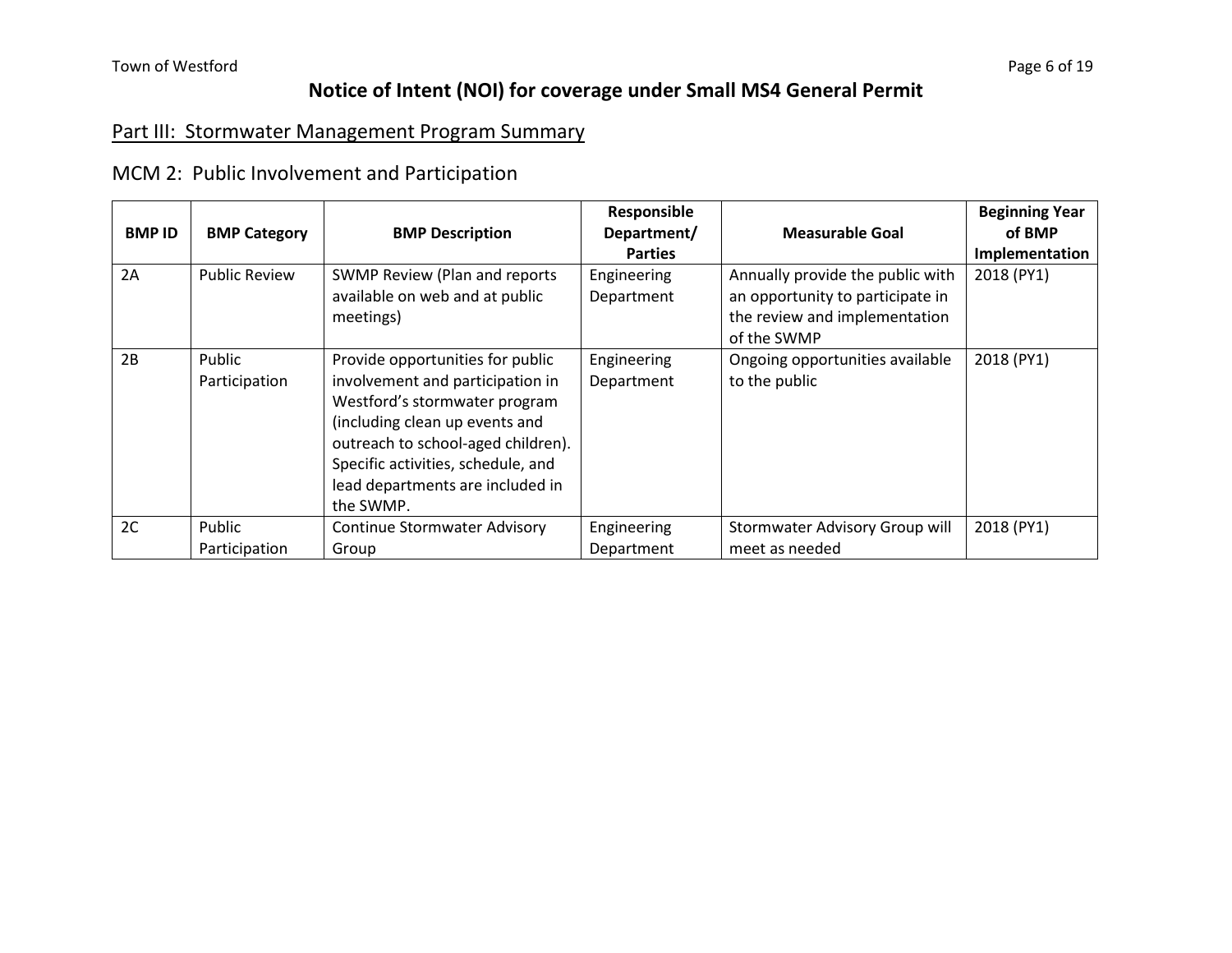This page intentionally left blank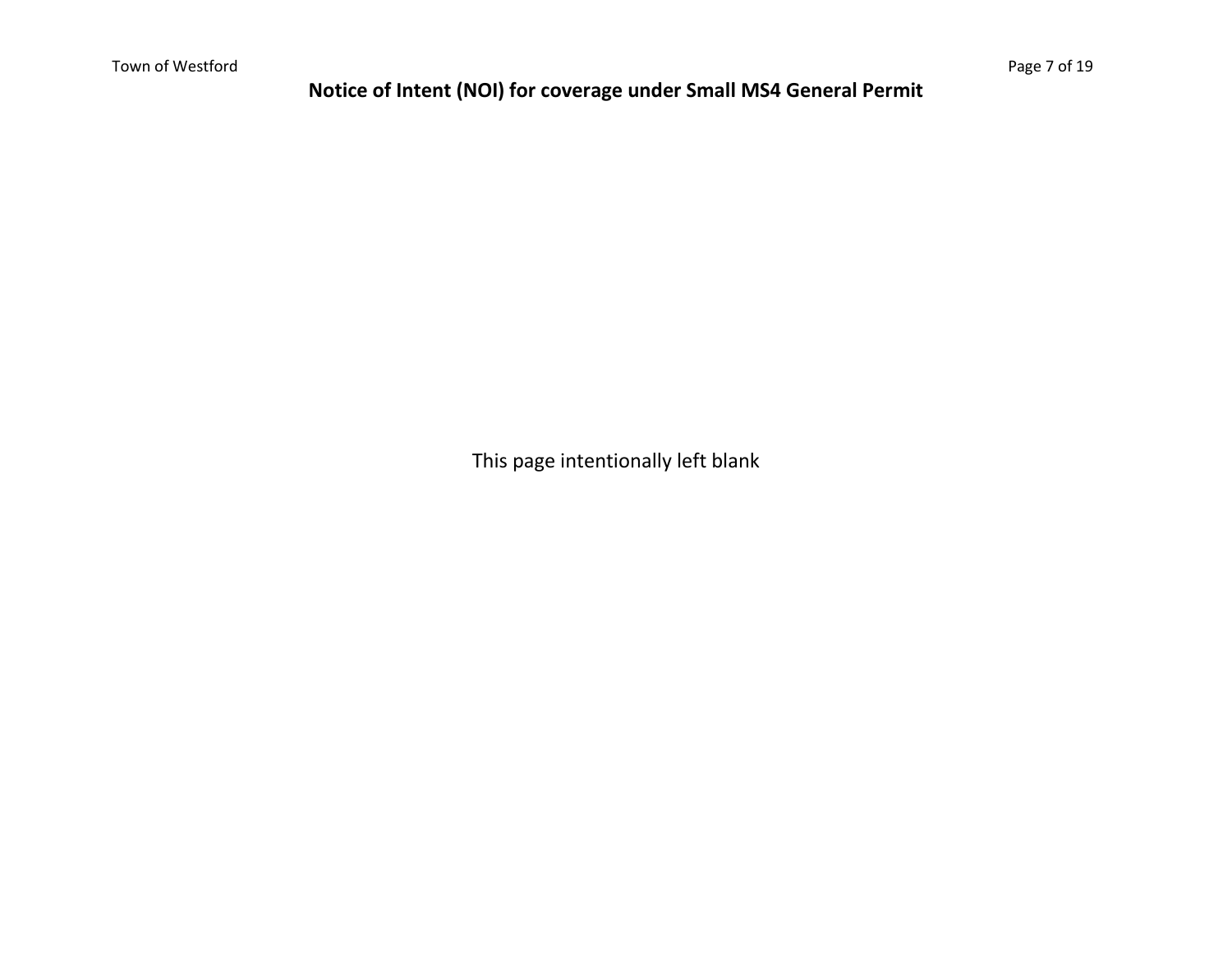## Part III: Stormwater Management Program Summary

## MCM 3: Illicit Discharge Detection and Elimination (IDDE)

| <b>BMPID</b> | <b>BMP Category</b>                                                            | <b>BMP Description</b>                                                                                   | Responsible<br>Department/<br><b>Parties</b> | <b>Measurable Goal</b>                                                                                                                                                | <b>Beginning Year</b><br>of BMP<br>Implementation |
|--------------|--------------------------------------------------------------------------------|----------------------------------------------------------------------------------------------------------|----------------------------------------------|-----------------------------------------------------------------------------------------------------------------------------------------------------------------------|---------------------------------------------------|
| 3A           | <b>IDDE Bylaw</b>                                                              | Complete. Continue to enforce<br>and update if necessary.                                                | Board of Health                              | Track illicit discharges identified and<br>removed.                                                                                                                   | 2018 (PY1)                                        |
| 3B           | SSO Inventory                                                                  | Complete. Update SSO inventory<br>in accordance with permit<br>conditions                                | Engineering<br>Department                    | Complete within one (1) year of<br>effective date of permit. Track # of<br>SSOs identified and removed<br>annually                                                    | 2018 (PY1)                                        |
| 3C           | Storm sewer<br>system map                                                      | Create map and update during<br>IDDE program implementation                                              | <b>GIS Department</b>                        | Update map within two (2) years of<br>effective date of permit and<br>complete full system map 10 years<br>after effective date of permit                             | 2018 (PY1)                                        |
| 3D           | <b>Written IDDE</b><br>program                                                 | Complete. Update written IDDE<br>program as necessary.                                                   | Engineering<br>Department                    | Complete within one (1) year of the<br>effective date of permit and update<br>as required                                                                             | 2018 (PY1)                                        |
| $3E-1$       | Assessment and<br><b>Priority Ranking</b><br>of Outfalls &<br>Interconnections | Outfall/Interconnection<br>Inventory and Initial Ranking as<br>part of BMP 3D<br>Complete.               | Engineering<br>Department                    | Complete within one (1) year of the<br>effective date of permit and update<br>as necessary                                                                            | 2018 (PY1)                                        |
| $3E-2$       | Assessment and<br><b>Priority Ranking</b><br>of Outfalls &<br>Interconnections | Dry Weather Outfall Screening &<br>Sampling in accordance with<br><b>IDDE Plan and permit conditions</b> | Highway<br>Department                        | Complete three (3) years after<br>effective date of permit. Track # of<br>illicit discharges identified & volume<br>removed. Summarize<br>screening/sampling results. | 2018 (PY1)                                        |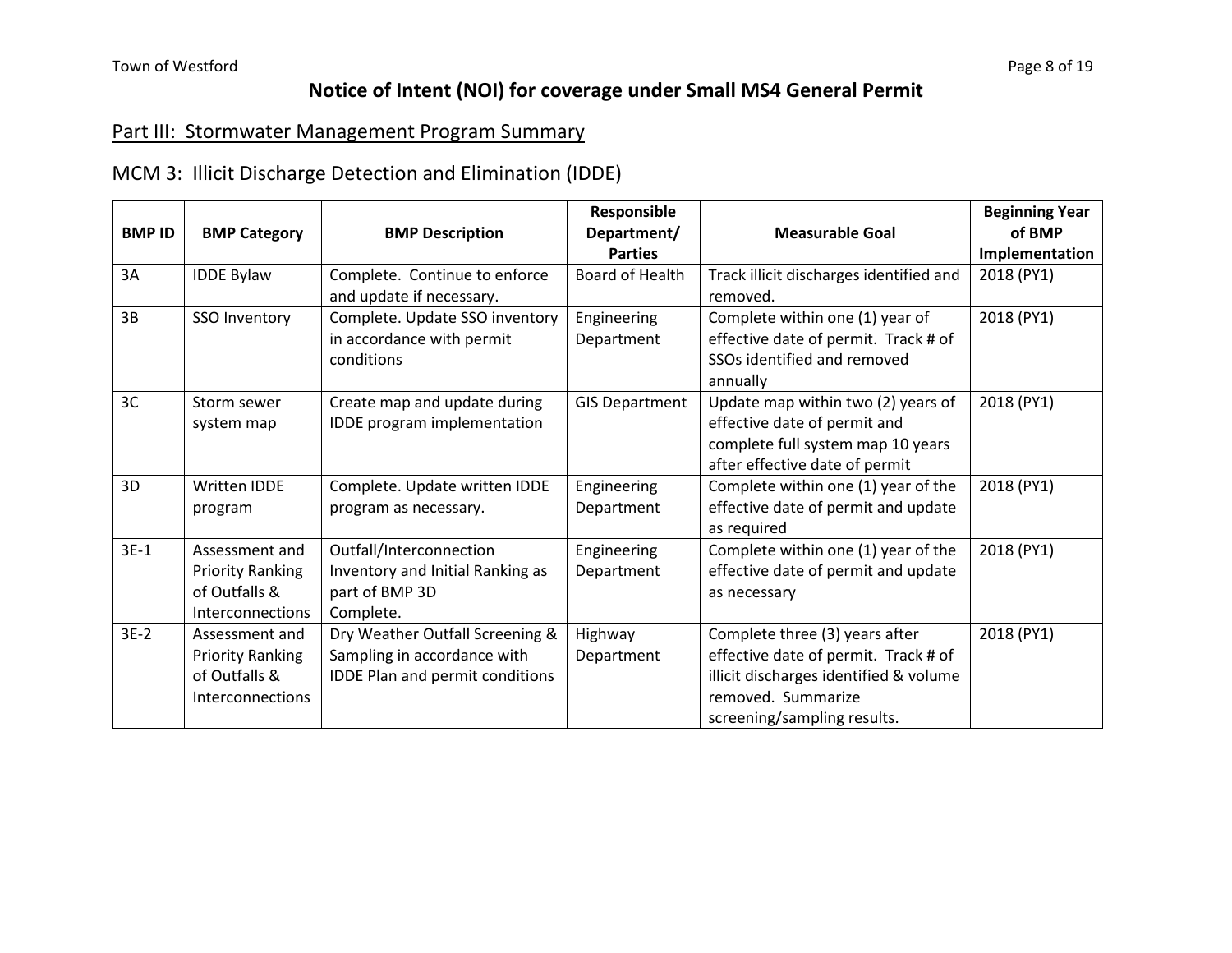| <b>BMPID</b> | <b>BMP Category</b>                                                            | <b>BMP Description</b>                                                         | Responsible<br>Department/<br><b>Parties</b> | Measurable Goal                                                                                                                                                                                                          | <b>Beginning Year</b><br>of BMP<br>Implementation |
|--------------|--------------------------------------------------------------------------------|--------------------------------------------------------------------------------|----------------------------------------------|--------------------------------------------------------------------------------------------------------------------------------------------------------------------------------------------------------------------------|---------------------------------------------------|
| $3E-3$       | Assessment and<br><b>Priority Ranking</b><br>of Outfalls &<br>Interconnections | Catchment Investigations<br>according to IDDE Program and<br>permit conditions | Highway<br>Department                        | Complete 10 years after effective<br>date of permit. Track # and<br>percentage of MS4 catchments<br>evaluated. Track # of illicit<br>discharges identified & volume<br>removed. Summarize<br>screening/sampling results. | 2019 (PY2)                                        |
| 3F           | Employee<br><b>Training</b>                                                    | Train employees on IDDE<br>implementation                                      | Engineering<br>Department                    | Train annually. Track employees<br>trained, training topic, date/time,<br>and materials presented.                                                                                                                       | 2018 (PY1)                                        |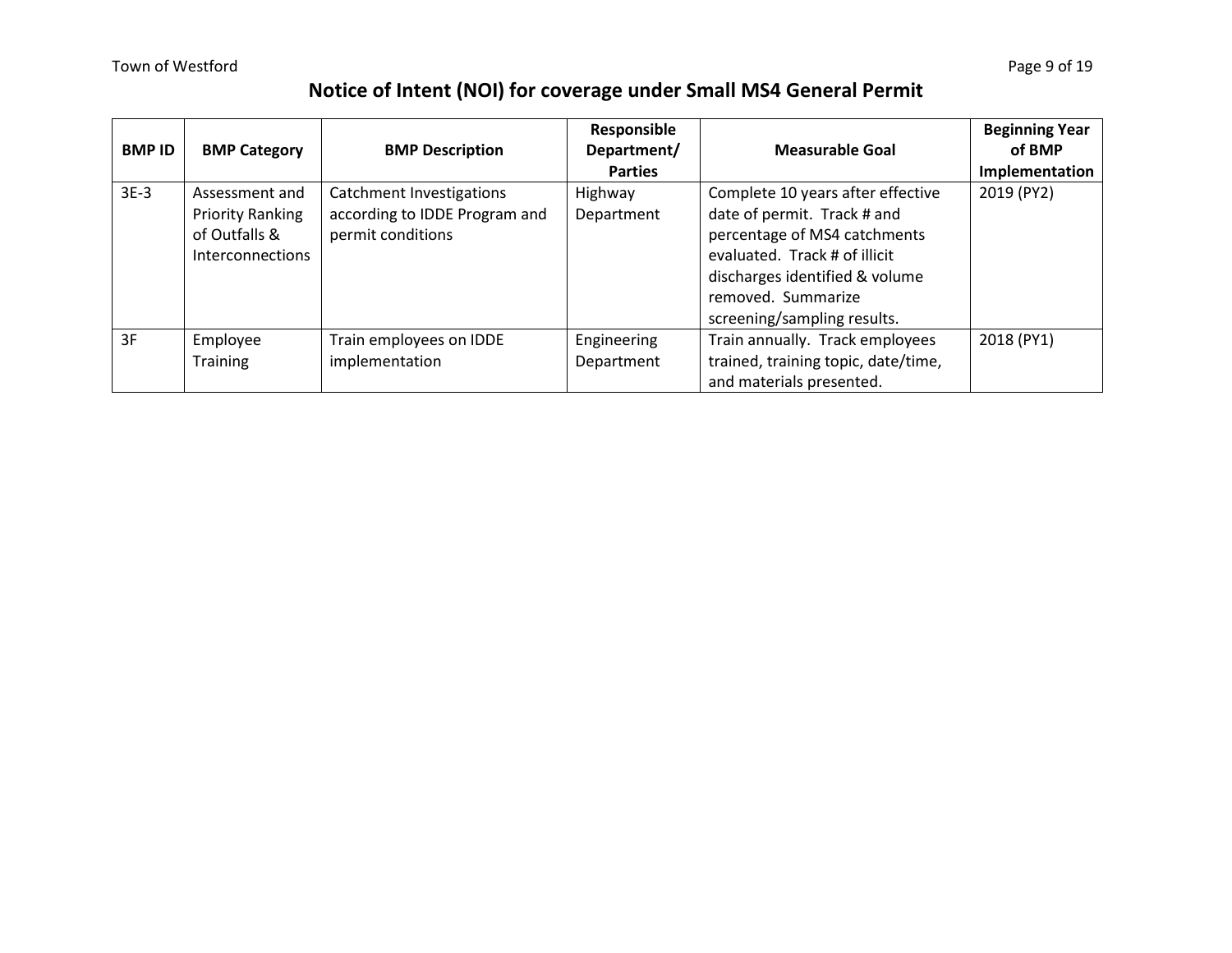# Part III: Stormwater Management Program Summary

## MCM 4: Construction Site Stormwater Runoff Control

| <b>BMP</b><br>ID | <b>BMP Category</b>                      | <b>BMP Description</b>                                                                                            | Responsible<br>Department/<br><b>Parties</b> | Measurable Goal                                                                                           | <b>Beginning Year</b><br>of BMP<br>Implementation |
|------------------|------------------------------------------|-------------------------------------------------------------------------------------------------------------------|----------------------------------------------|-----------------------------------------------------------------------------------------------------------|---------------------------------------------------|
| 4A               | Construction<br>Bylaw and<br>Regulations | Modify local regulations, if<br>necessary, to contain new MS4<br>provisions per Part 2.3.5.                       | Engineering/Land<br>Use Management           | Review current procedures<br>and modify, if necessary,<br>within one (1) year of permit<br>effective date | 2018 (PY1)                                        |
| 4B               | Construction<br>Policy and<br>Procedures | Develop and implement written<br>procedures for site inspections and<br>enforcement procedures per Part<br>2.3.5. | Engineering/Land<br>Use Management           | Review current procedures<br>and modify if necessary<br>within one (1) year of permit<br>effective date   | 2018 (PY1)                                        |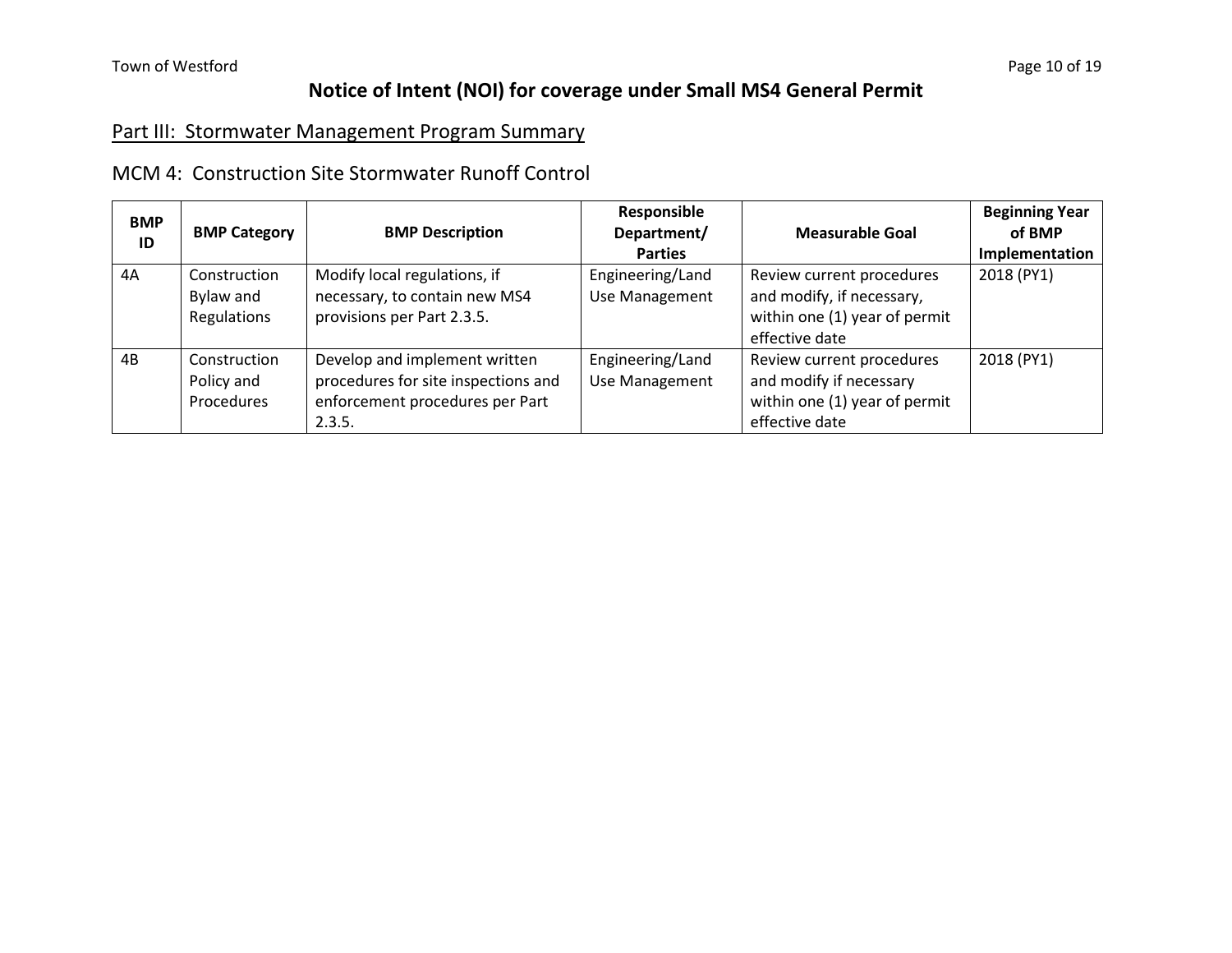This page intentionally left blank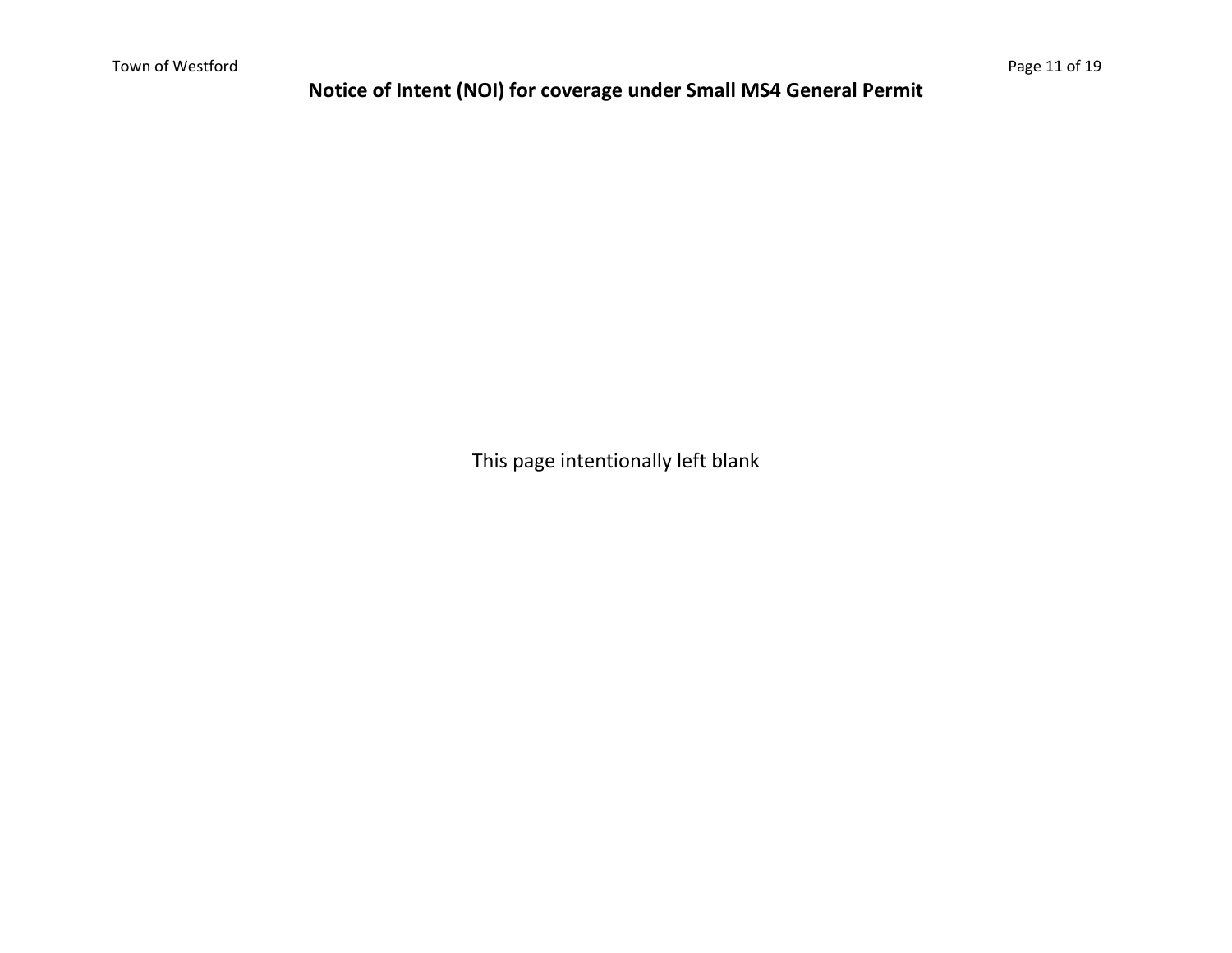## Part III: Stormwater Management Program Summary

# MCM 5: Post-Construction Stormwater Management in New Development and Redevelopment

| <b>BMP</b><br>ID | <b>BMP Category</b>                               | <b>BMP Description</b>                                                                                                                                                                                                                                       | Responsible<br>Department/<br><b>Parties</b> | <b>Measurable Goal</b>                                                                                                                                                  | <b>Beginning Year</b><br>of BMP<br>Implementation |
|------------------|---------------------------------------------------|--------------------------------------------------------------------------------------------------------------------------------------------------------------------------------------------------------------------------------------------------------------|----------------------------------------------|-------------------------------------------------------------------------------------------------------------------------------------------------------------------------|---------------------------------------------------|
| <b>5A</b>        | Post-<br>Construction<br>Bylaw and<br>Regulations | Modify local regulations to contain<br>new MS4 provisions per Part 2.3.6.a.                                                                                                                                                                                  | Engineering/Land<br>Use Management           | Modify existing regulations,<br>if necessary, within two (2)<br>years of permit effective<br>date                                                                       | 2019 (PY2)                                        |
| 5B               | Assess street<br>and parking lot<br>guidelines    | Develop a report assessing<br>requirements that affect the creation<br>of impervious cover. The assessment<br>will help determine if changes to<br>design standards for streets and<br>parking lots can be modified to<br>support low impact design options. | Engineering/Land<br>Use Management           | Complete report no later<br>than four (4) years of<br>permit effective date                                                                                             | 2020 (PY3)                                        |
| 5C               | Assess allowing<br>green<br>infrastructure        | Develop a report assessing existing<br>local regulations to determine the<br>feasibility of making green<br>infrastructure practices allowable<br>when appropriate site conditions exist                                                                     | Engineering/Land<br>Use Management           | Complete report no later<br>than four (4) years of<br>permit effective date                                                                                             | 2020 (PY3)                                        |
| 5D               | Retrofit<br>Feasibility<br>Assessment             | Conduct detailed inventory of Town-<br>owned properties and rank for retrofit<br>potential                                                                                                                                                                   | Engineering<br>Department                    | Complete report no later<br>than four (4) years of<br>permit effective date.<br>Beginning in Permit Year 5,<br>keep running list of at least<br>five (5) retrofit sites | 2020 (PY3)                                        |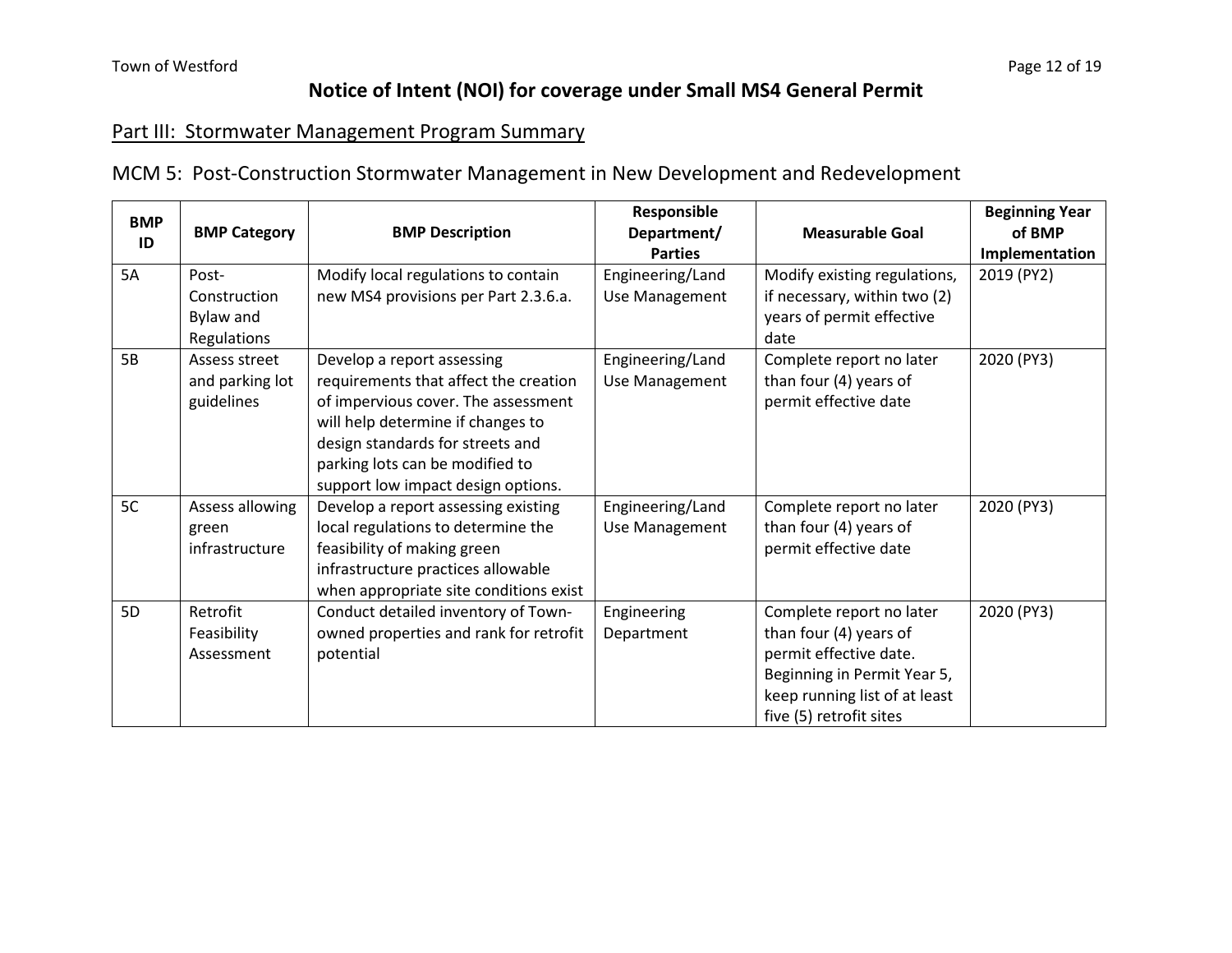This page intentionally left blank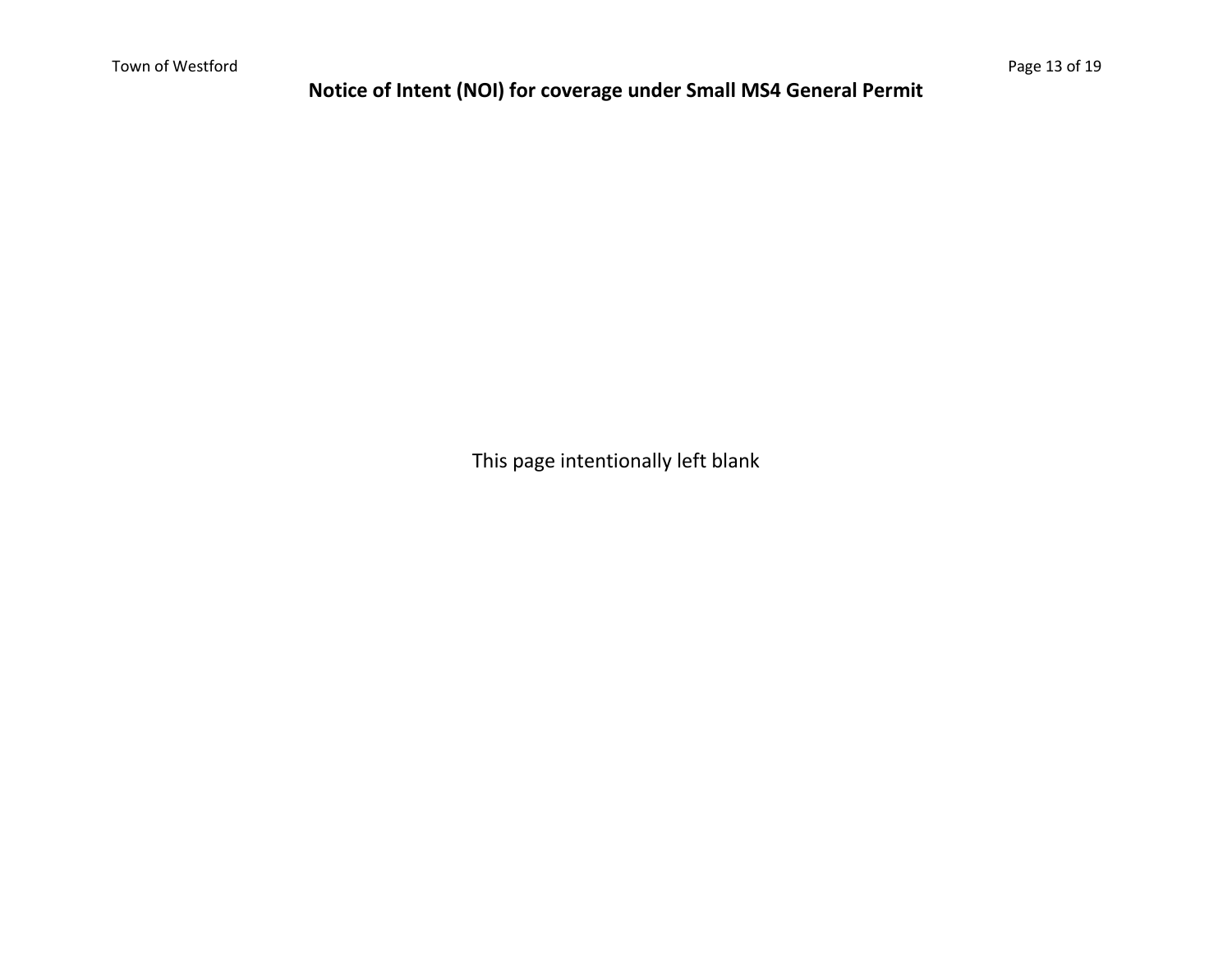## Part III: Stormwater Management Program Summary

# MCM 6: Municipal Good Housekeeping and Pollution Prevention

| <b>BMPID</b> | <b>BMP Category</b>     | <b>BMP Description</b>              | Responsible<br>Department/<br><b>Parties</b> | <b>Additional</b><br><b>Description/Measurable Goal</b>  | <b>Beginning Year</b><br>of BMP<br>Implementation |
|--------------|-------------------------|-------------------------------------|----------------------------------------------|----------------------------------------------------------|---------------------------------------------------|
| 6A           | Operation &             | Complete. Inventory and create      | Engineering/                                 | Continue to implement                                    | 2019 (PY2)                                        |
|              | Maintenance             | O&M procedures for all              | Highway                                      | <b>Operation &amp; Maintenance</b>                       |                                                   |
|              | Program                 | permittee-owned parks and open      | Department                                   | Program.                                                 |                                                   |
|              |                         | spaces, buildings and facilities    |                                              |                                                          |                                                   |
|              |                         | (including their storm drains), and |                                              |                                                          |                                                   |
|              |                         | vehicles and equipment              |                                              |                                                          |                                                   |
| 6B           | Operation &             | Complete. Establish and             | Engineering/                                 | Continue to implement                                    | 2019 (PY2)                                        |
|              | Maintenance             | implement program for repair and    | Highway                                      | <b>Operation &amp; Maintenance</b>                       |                                                   |
|              | Program                 | rehabilitation of MS4               | Department                                   | Program.                                                 |                                                   |
|              |                         | infrastructure                      |                                              |                                                          |                                                   |
| 6C           | Stormwater              | Develop and implement a SWPPP       | Engineering/                                 | Complete SWPPPs within two                               | 2019 (PY2)                                        |
|              | Pollution               | for DPW facility                    | Highway                                      | (2) years of permit effective                            |                                                   |
|              | <b>Prevention Plans</b> |                                     | Department                                   | date, implement in following                             |                                                   |
|              | (SWPPP)                 |                                     |                                              | vears                                                    |                                                   |
| $6D-1$       | Operation &             | Implement procedures to             | Highway                                      | Track frequency and material                             | 2018 (PY1)                                        |
|              | Maintenance             | optimize catch basin cleaning       | Department                                   | quantity of catch basin cleaning                         |                                                   |
|              | Program                 | developed under BMP 6B              |                                              | in town. In first Annual Report                          |                                                   |
|              |                         |                                     |                                              | and in SWMP, document plan<br>for optimizing catch basin |                                                   |
|              |                         |                                     |                                              | cleaning                                                 |                                                   |
| $6D-2$       | Operation &             | Implement procedures for street     | Highway                                      | Annually track number of miles                           | 2018 (PY1)                                        |
|              | Maintenance             | and parking lot sweeping            | Department                                   | cleaned or the volume or mass                            |                                                   |
|              | Program                 | developed under BMP 6B              |                                              | of material removed.                                     |                                                   |
| $6D-3$       | Operation &             | Implement procedures for use        | Highway                                      | Implement program for winter                             | 2018 (PY1)                                        |
|              | Maintenance             | and storage of deicing materials    | Department                                   | road maintenance throughout                              |                                                   |
|              | Program                 | developed under BMP 6B              |                                              | permit term.                                             |                                                   |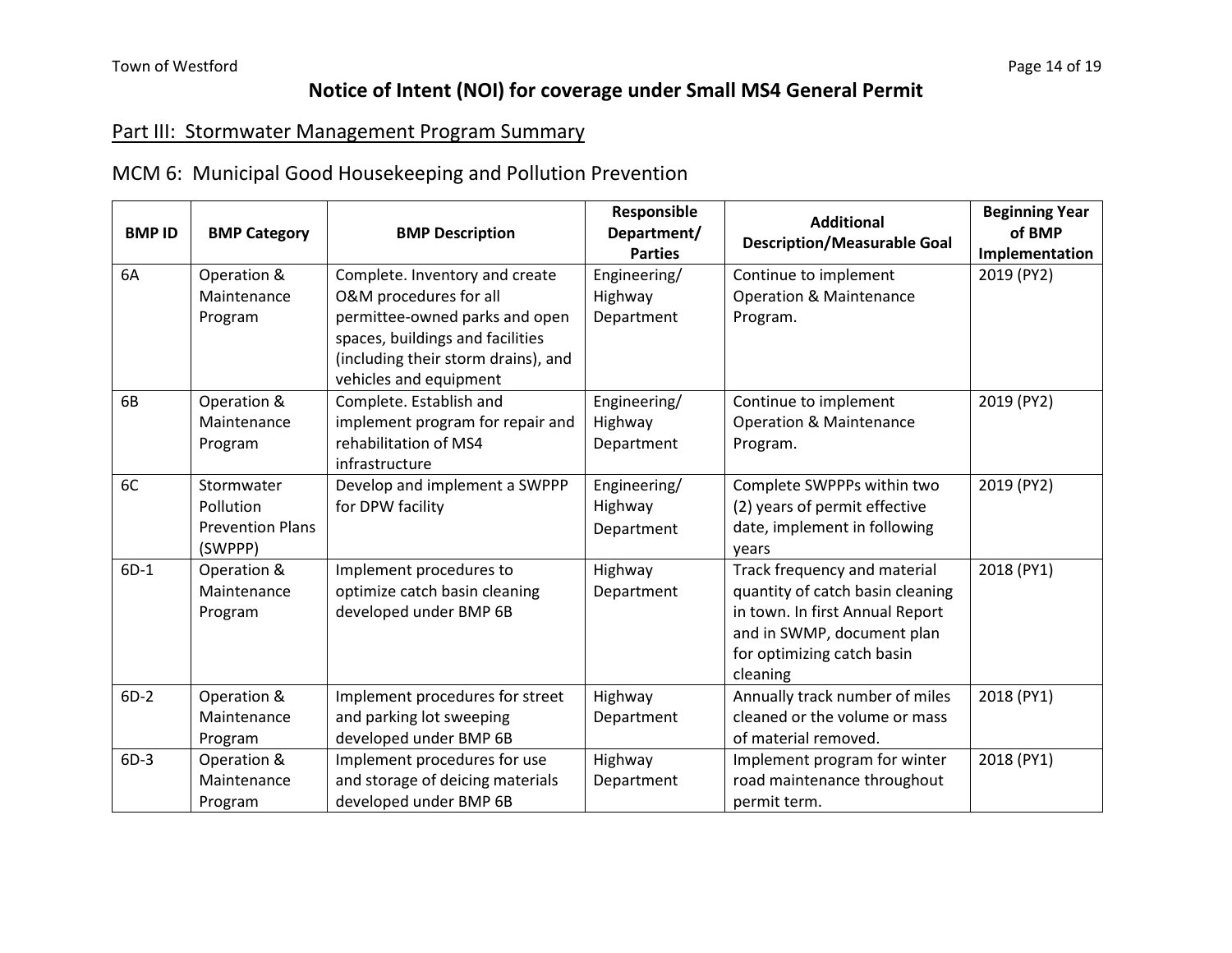| <b>BMPID</b> | <b>BMP Category</b>                   | <b>BMP Description</b>                                                                   | Responsible<br>Department/<br><b>Parties</b> | <b>Additional</b><br><b>Description/Measurable Goal</b>                                                                                                         | <b>Beginning Year</b><br>of BMP<br>Implementation |
|--------------|---------------------------------------|------------------------------------------------------------------------------------------|----------------------------------------------|-----------------------------------------------------------------------------------------------------------------------------------------------------------------|---------------------------------------------------|
| $6D-4$       | Operation &<br>Maintenance<br>Program | Implement procedures to inspect<br>and maintain Town-owned<br>structural stormwater BMPs | Engineering/<br>Highway<br>Department        | Develop an inventory of Town-<br>owned BMPs within two (2)<br>years of permit effective date.<br>Report on inspection and<br>maintenance conducted<br>annually. | 2018 (PY1)                                        |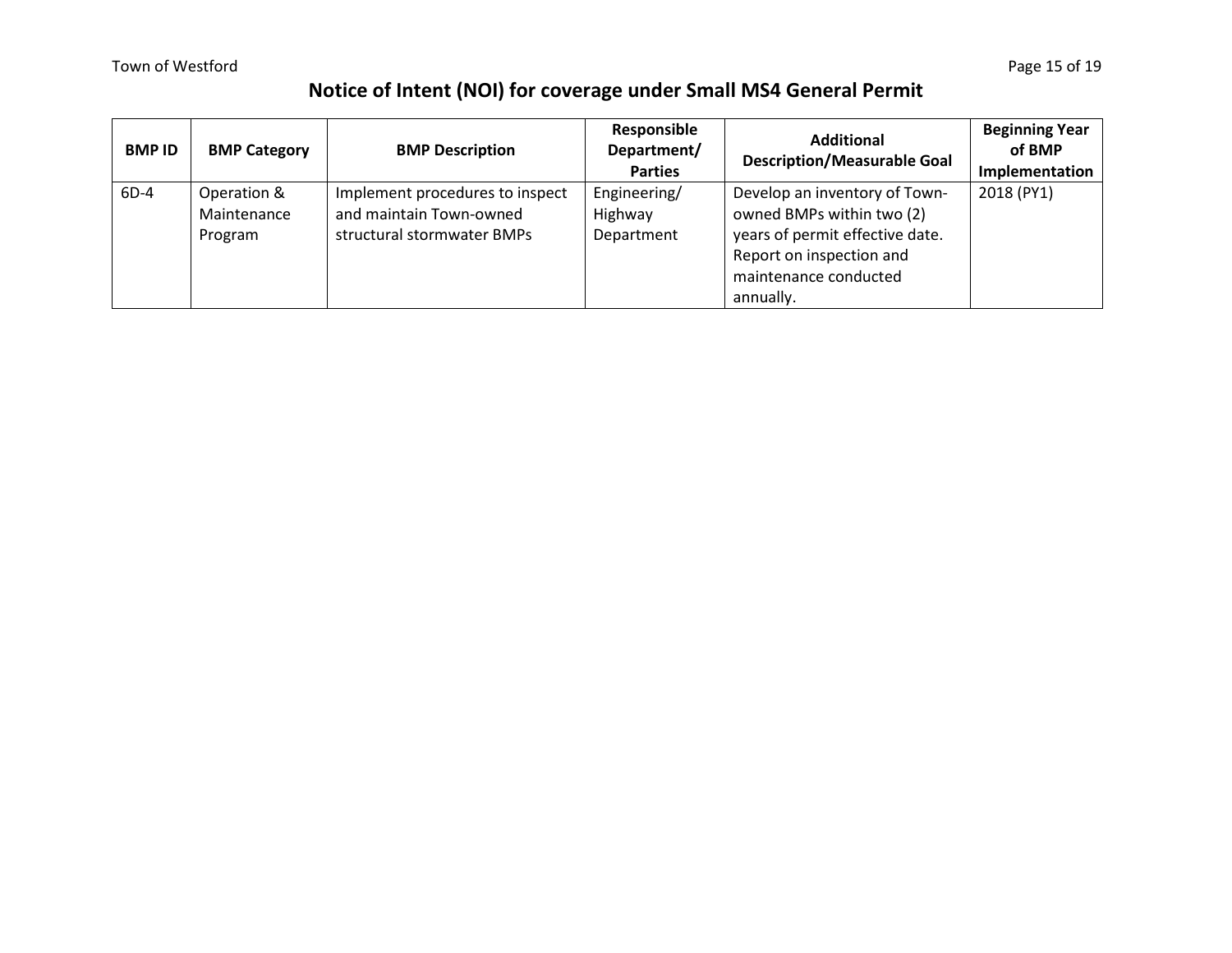#### Town of Westford **Notice of Intent (NOI) for coverage under Small MS4 General Permit**

Part III: Stormwater Management Program Summary (continued)

Actions for Meeting Total Maximum Daily Load (TMDL) Requirements

Use the drop-down menus to select the applicable TMDL, action description to meet the TMDL requirements, and the responsible department/parties. If no options are applicable, or more than one, **enter your own text to override drop-down menus.**

| <b>Applicable TMDL</b>     | <b>Action Description</b>                        | Responsible Department/Parties<br>(enter your own text to override the drop down menu) |
|----------------------------|--------------------------------------------------|----------------------------------------------------------------------------------------|
| Assabet River (Phosphorus) | Adhere to requirements in part A.V of Appendix F | Engineering                                                                            |
|                            |                                                  |                                                                                        |
|                            |                                                  |                                                                                        |
|                            |                                                  |                                                                                        |
|                            |                                                  |                                                                                        |
|                            |                                                  |                                                                                        |
|                            |                                                  |                                                                                        |
|                            |                                                  |                                                                                        |
|                            |                                                  |                                                                                        |
|                            |                                                  |                                                                                        |
|                            |                                                  |                                                                                        |
|                            |                                                  |                                                                                        |
|                            |                                                  |                                                                                        |
|                            |                                                  |                                                                                        |
|                            |                                                  |                                                                                        |
|                            |                                                  |                                                                                        |
|                            |                                                  |                                                                                        |
|                            |                                                  |                                                                                        |
|                            |                                                  |                                                                                        |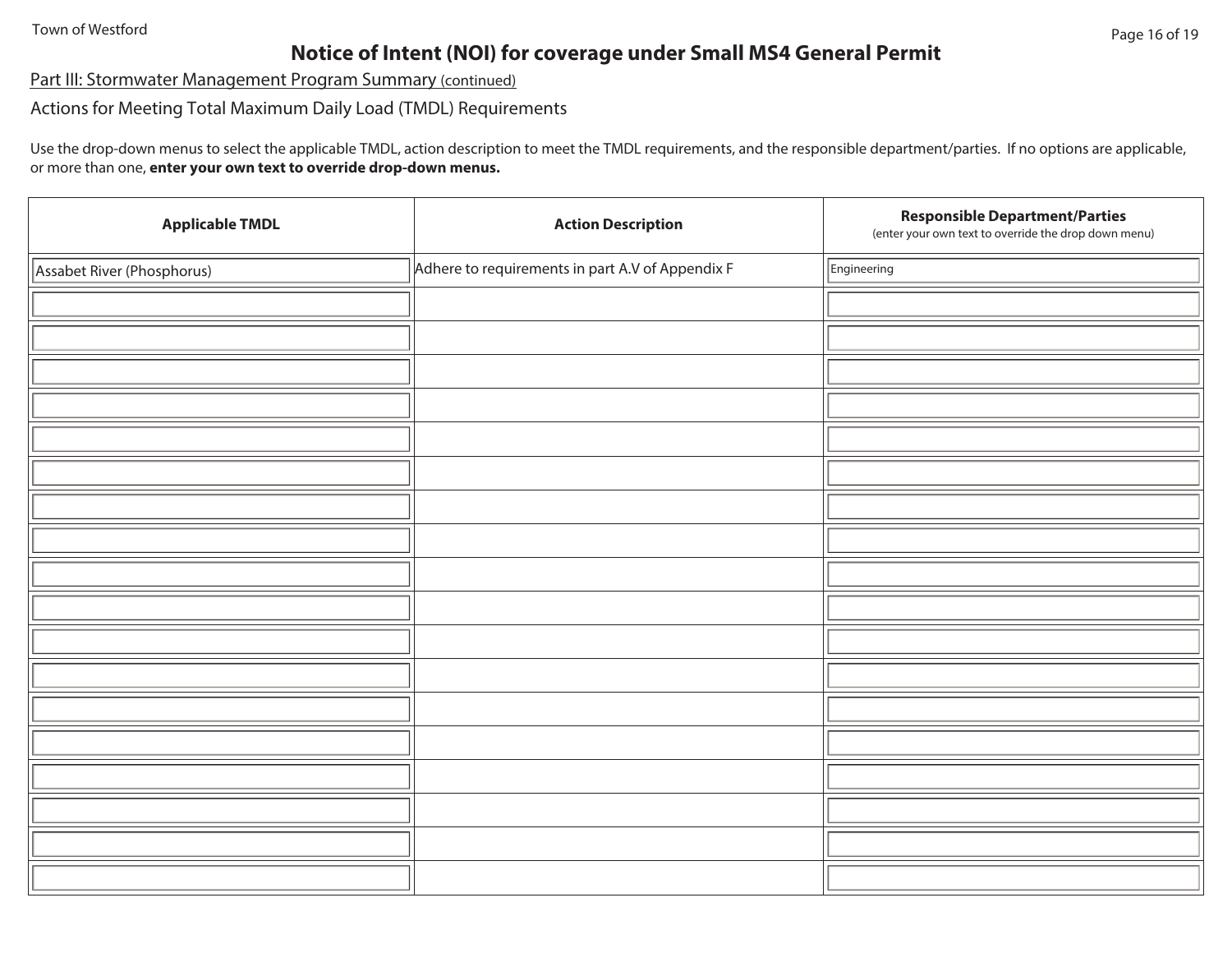#### Town of Westford **Notice of Intent (NOI) for coverage under Small MS4 General Permit**

#### Part III: Stormwater Management Program Summary (continued)

#### Actions for Meeting Requirements Related to Water Quality Limited Waters

Use the drop-down menus to select the pollutant causing the water quality limitation and enter the waterbody ID(s) experiencing excursions above water quality standards for that pollutant. Choose the action description from the dropdown menu and indicate the responsible party. If no options are applicable, or more than one, **enter your own text to override drop-down menus.**

| <b>Pollutant</b> | <b>Waterbody ID(s)</b>   | <b>Action Description</b>                        | <b>Responsible Department/Parties</b><br>(enter your own text to override the drop down menu) |
|------------------|--------------------------|--------------------------------------------------|-----------------------------------------------------------------------------------------------|
| Fecal Coliform   | Beaver Brook (MA84B-02)  | Adhere to requirements in part III of Appendix H | Engineering                                                                                   |
| TSS              | Beaver Brook (MA84B-02)  | Adhere to requirements in part V of Appendix H   | Engineering                                                                                   |
| Fecal Coliform   | Stony Brook (MA84B-03)   | Adhere to requirements in part III of Appendix H | Engineering                                                                                   |
| Turbidity        | Stony Brook (MA84B-03)   | Adhere to requirements in part V of Appendix H   | Engineering                                                                                   |
| E. Coli          | Stony Brook (MA84B-04)   | Adhere to requirements in part III of Appendix H | Engineering                                                                                   |
| E. Coli          | Tadmuck Brook (MA84B-07) | Adhere to requirements in part III of Appendix H | Engineering                                                                                   |
|                  |                          |                                                  |                                                                                               |
|                  |                          |                                                  |                                                                                               |
|                  |                          |                                                  |                                                                                               |
|                  |                          |                                                  |                                                                                               |
|                  |                          |                                                  |                                                                                               |
|                  |                          |                                                  |                                                                                               |
|                  |                          |                                                  |                                                                                               |
|                  |                          |                                                  |                                                                                               |
|                  |                          |                                                  |                                                                                               |
|                  |                          |                                                  |                                                                                               |
|                  |                          |                                                  |                                                                                               |
|                  |                          |                                                  |                                                                                               |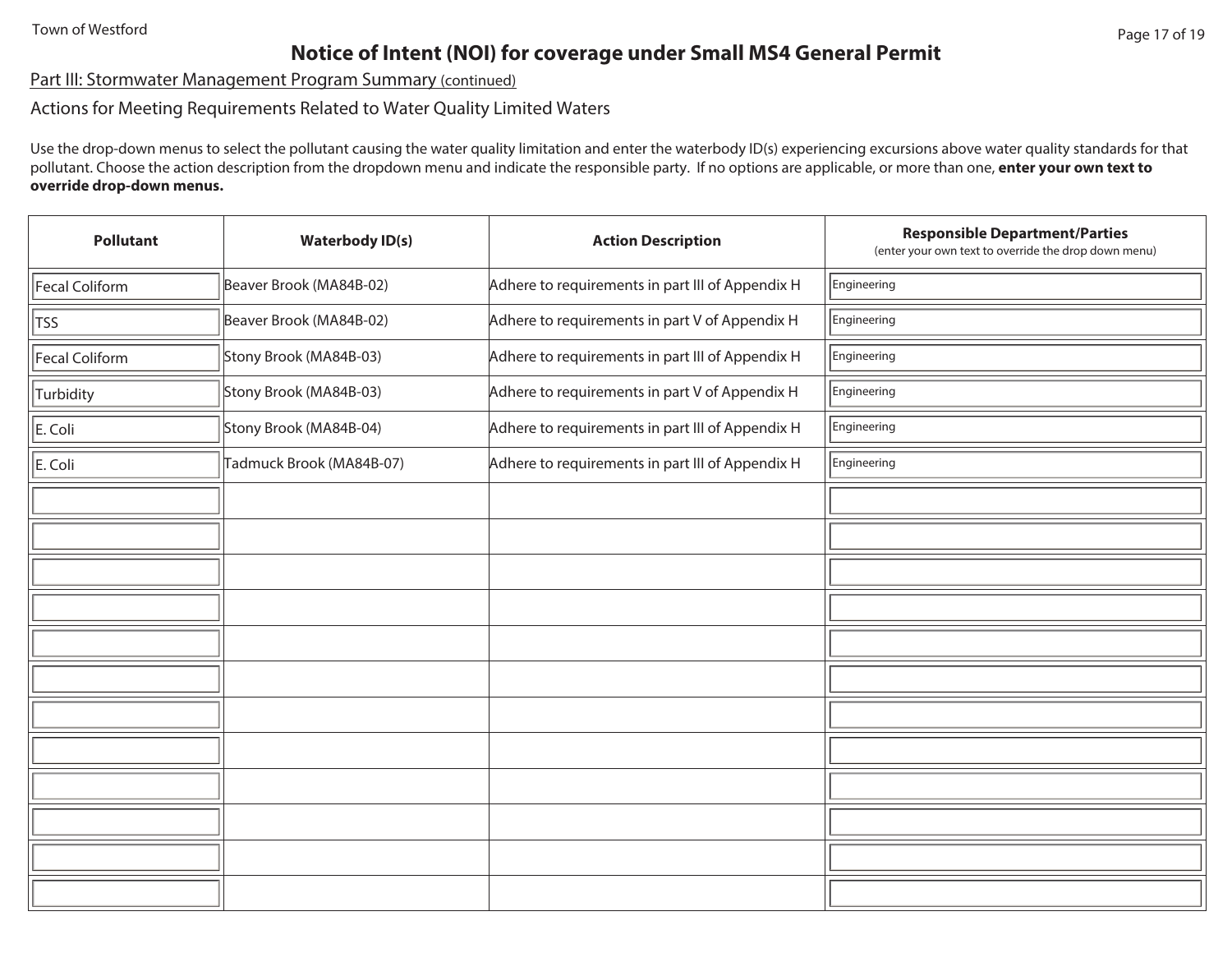## Part IV: Notes and additional information

## Use the space below to provide any additional information about your MS4 program

1. BMPs identified in the 2003 General Permit NOI have evolved over the permit term due to staff changes and Stormwater Program modifications. The intent of the 2003 BMPs are being met under the proposed 2016 General Permit BMPs included in the Stormwater Management Plan. The Plan describes how the BMPs under the 2003 permit fit into the new program, particularly where BMPs and/or measurable goals that are outdated or no longer appropriate have been replaced or updated.

2. The National Endangered Species Eligibility Determination screening process has been completed and the Town of Westford meets Criterion C. The Town's stormwater discharges and discharge related activities will have no affect on listed species or critical habitat. The Town will consult with U.S. Fish and Wildlife as needed during the permit term.

3. The National Historic Preservation Act Eligibility Determination screening process has been completed and the Town of Westford meets Criterion A. The Town's stormwater discharges do not have the potential to cause effects on historic properties. The Town will consult with the State Historic Preservation Officer as needed during the permit term.

4. The outfalls and associated receiving waters in Part II are based on mapping as of September 2018 and are subject to change during implementation of the Stormwater Management Program as newly constructed outfalls are added to the map and inventory; locations are adjusted; or outfalls are removed if they are determined to be non-municipally owned/operated or reclassified as a BMP inlet, culvert, or other structure. Changes to the outfall inventory and mapping will be formalized in Annual Reports to EPA.

Detailed explanations of the above notes are included in the Town's Stormwater Management Plan.